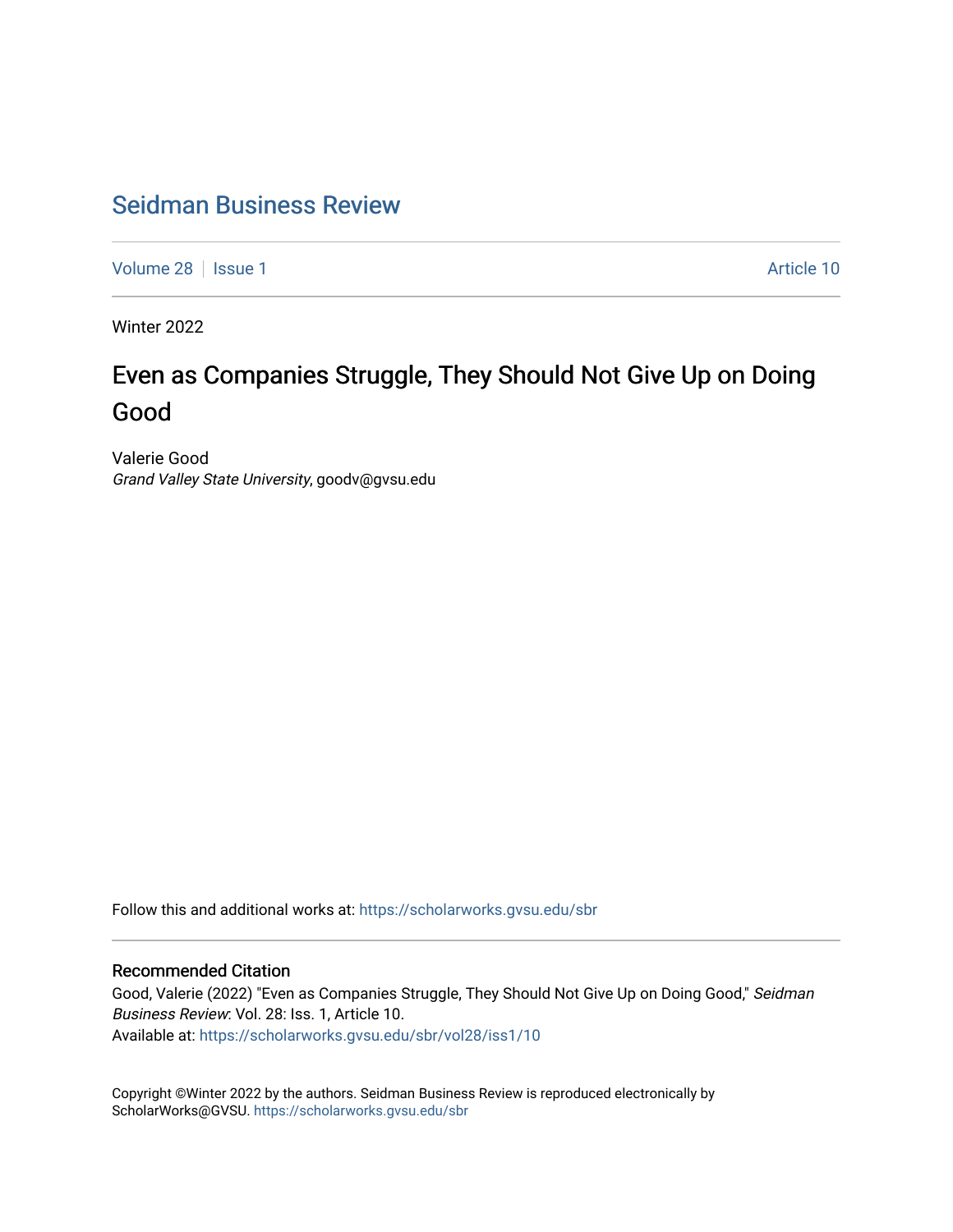# Even as Companies Struggle, They Should Not Give Up on Doing Good

*By Valerie Good, Ph.D., Assistant Professor, Department of Marketing*

Since the start of the COVID-19 crisis, companies have scrambled to cut costs by shuttering stores, slashing advertising and travel budgets, and restructuring employees and working conditions. They also have struggled to connect and rebuild trust with customers as lockdowns and health concerns have disrupted consumers' normal shopping routines. Businesses have sent countless emails explaining their plans for "weathering the storm" and improving customer service.

In an environment where every expense must be justified (Broughton, 2020), the more than \$20 billion dollars spent annually on corporate social responsibility (CSR) efforts may seem ripe for the chopping block (Giving USA, 2019). While CSR initiatives produce social good and environmental benefits, CEOs and investors may not see them as essential contributors to a company's bottom line. Although organizations rarely announce when they are pulling back from giving, history shows that CSR budgets are often slashed when the economy sours. Corporate philanthropy fell by more than \$2 billion during the housing-market crash recession of 2008 and by roughly \$1.5 billion during the 2001 dot-com bust recession (Reich & Wimer, 2012).

While some companies may consider CSR expendable, my research suggests that they should think twice before cutting back on their investments in doing good (Bhattacharya, Good, & Sardashti, 2020). Specifically, my co-authors and I investigated the performance consequences of brand value when companies leverage CSR during a recession. Based on Signaling Theory, we hypothesized that CSR activities serve to signal higher brand value via perceptions of better quality and greater differentiation, specifically during economic crises. We predicted that CSR investments may communicate the motivations of the firm. By emphasizing the importance of creating a better society, companies signal a strong commitment to taking care of their customers. Moreover, CSR activities may convince customers that the brand is of higher quality because they signal greater management competency and greater resources.

To test our hypotheses, we constructed a sample using secondary brand-related data from Young & Rubicam Brand Asset Valuator (BAV). We matched this brand data with annual social responsibility data from Kinder, Lydenberg, Domini & Co., Inc. (KLD) and financial measures from COMPUSTAT. KLD measures how well firms perform on seven particular CSR categories, including product, human rights, environment, employee relations, diversity, corporate governance, and community engagement. Our final sample consisted of a representative panel of 137 public companies, including 19 industries, during a 9-year period between 2007 and 2015 with a total of 454 firm-year observations (115 for recession years). We analyzed the data using generalized method of moments (GMM) estimations, and our findings empirically demonstrate that in stable economic conditions, CSR is positively related to brand value. Moreover, during recessions, CSR initiatives are associated with increased perceptions of brand value. Indeed, we find that during recessions, CSR initiatives such as charitable contributions provide a signal to customers of higher brand quality. Hence, findings reveal that not only is the need greater during a crisis, but customers care more about companies' good deeds in the midst of uncertainty than they do at other times.

For years, companies have embraced social responsibility as a way to bolster their reputation with consumers, differentiate themselves from competitors, and attract talented employees (Cha, Yi, & Bagozzi, 2016; Gilani & Cunningham, 2017). It turns out to be even more important during economic softening, when consumers are more selective about the brands they support. Customers perceive companies that can afford to continue investing in CSR to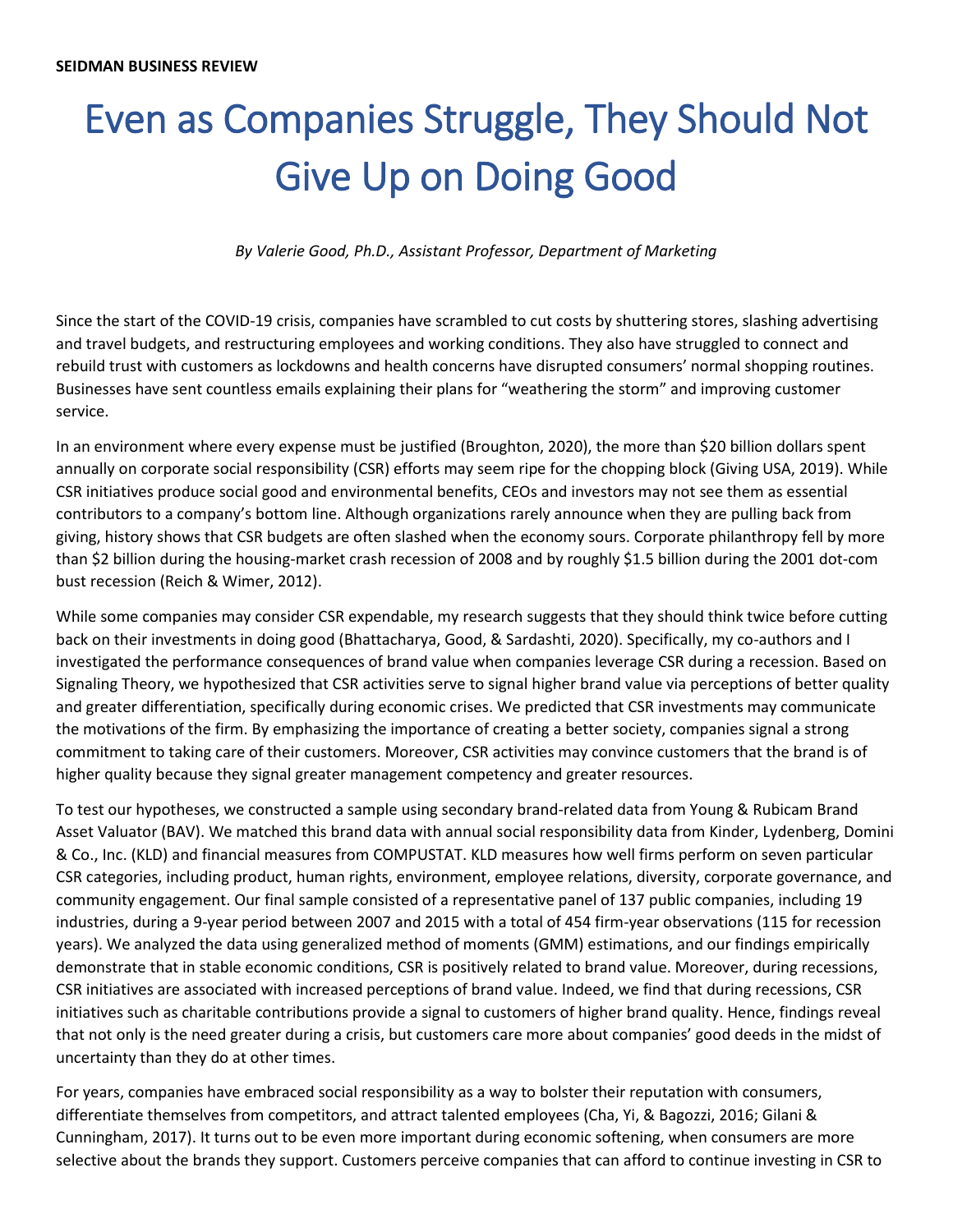#### **SEIDMAN BUSINESS REVIEW**

be of higher quality than their competitors. A company that maintains or even increases its commitment to environmental, social, and corporate governance programs right now can cut through the noise of pandemic marketing messages and boost its brand value in a lasting way.

For example, in 2008 Stryker, a company based in Western-Michigan, shared environmentally motivated initiatives and overseas philanthropic missions, including providing surgical instruments, instrument repair services, and surgeon training materials where vitally needed (Stryker, 2008). A decade later, Stryker has been recognized as one of the "world's most admired" companies (Martinez, 2019). While its success is due to many factors, our research suggests its climbing brand value may be driven in part by a consistent pattern of investing in social initiatives at times when many competitors are pulling back.

Companies that have focused on doing good during the COVID-19 crisis have already reaped benefits in the form of positive media coverage and goodwill from consumers. For example, while numerous businesses were being criticized for not keeping essential workers safe, Meijer and Kroger were praised for investing millions in hazard pay for their employees (Rahal, 2020). Around the same time, Michigan-based Ford Motor Company leaned on its manufacturing prowess to start making ventilators and was rewarded with an appearance on "60 Minutes."

Given this research showing that the benefits of CSR are even greater during a crisis than in stable times, companies would be wise to find ways to continue doing good even as they tighten their spending. How can business leaders maximize the impact of CSR? First, find ways to align your social efforts with your brand. Amway, a West Michigan company, along with several independent breweries and distilleries, responded to the pandemic by using their equipment to produce hand sanitizer (Amway, 2020). In addition, companies like Anheuser-Busch have been donating cans of water to wildfire and hurricane victims (Anheuser-Busch, 2020). CSR efforts that reflect your brand's identity in this way appear more genuine and personal, while also making it easier for people to remember which company was behind them.

Second, strive to align your organization's investments with the needs of the current moment. Right now, issues like the global health pandemic, racial justice, and wildfires/climate change are top-of-mind for many consumers. CSR efforts that are focused on these pressing areas will garner attention by directing aid where it is needed most. For example, Zoho made its productivity software free for 20,000 struggling small businesses when lockdowns began, Adobe offered its Creative Cloud suite to students and teachers at no charge after schools closed, and PayPal created a \$500 million fund for Black-owned businesses in the wake of George Floyd's death (Giles, 2020; Cade, 2020; Irrera, 2020).

Finally, to get the most impact from investments in CSR, find ways to leverage and publicize these meaningful and genuine efforts to drive brand awareness (Bundy, 2020). Ford created the "Built for America" ad campaign around its push to produce ventilators, which resonated widely with consumers (Graham, 2020). It may be no coincidence that Ford captured a greater share of car sales from April to June of last year than it had at any point over the past five years. Investing in impactful, timely, and relevant CSR programs is critical, but has little impact on your brand if consumers are not aware of those efforts.

The COVID-19 pandemic has forced companies and consumers alike to face a difficult period of belt-tightening. Yet instead of cutting CSR efforts to save money, corporations should use the current crisis as an opportunity to double down on doing good. Companies that invest in environmental, social, and corporate governance programs stand to emerge with stronger brands and more loyal consumer followings – which are an added bonus on top of the good they will do during a time of widespread need.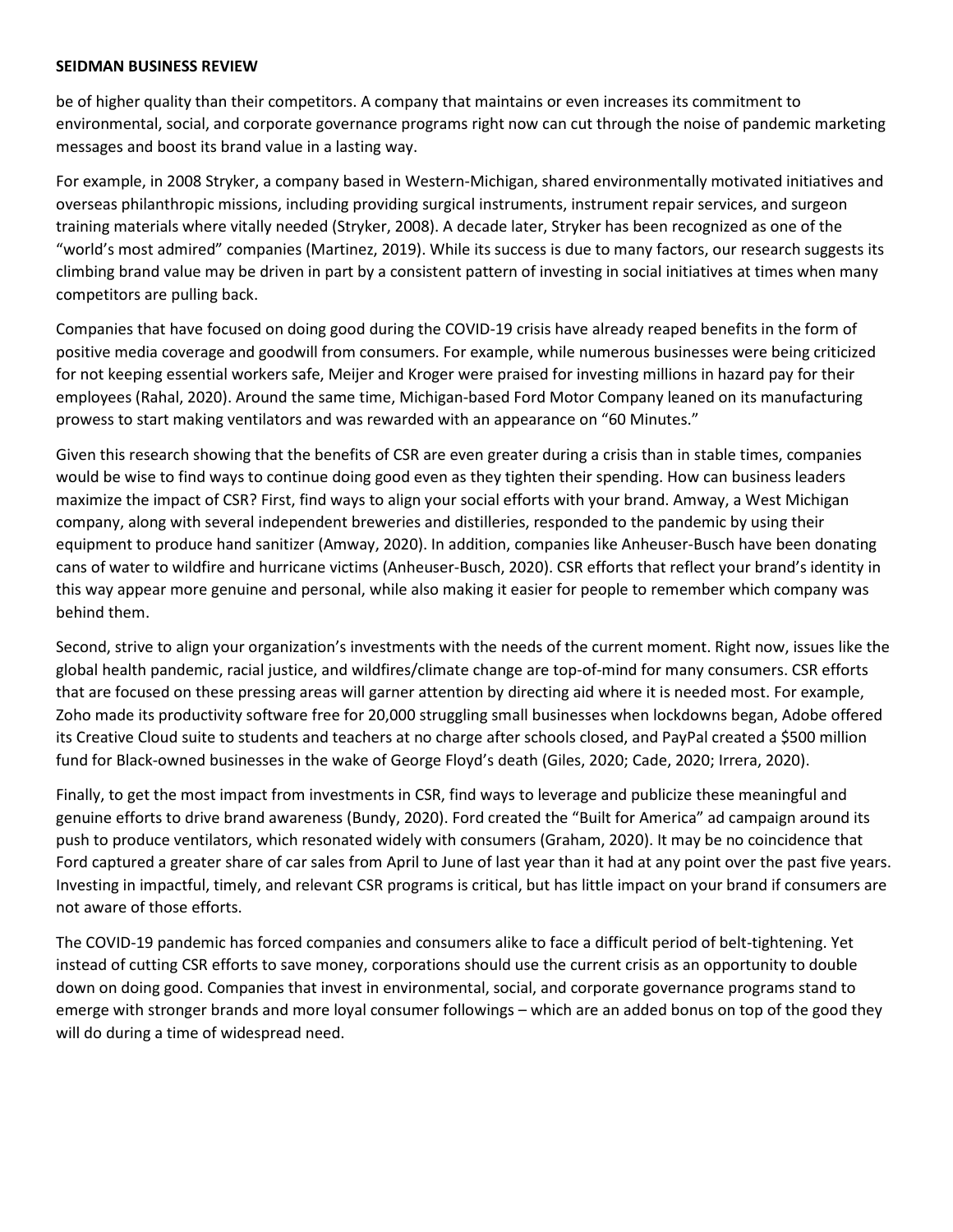## **References**

Amway. (2020). Be the Change for the Better World: Corporate Social Responsibility Impact Report. Retrieved from [https://23hizqizbc2qqq8o9r5c6tuk-wpengine.netdna-ssl.com/wp-content/uploads/2021/02/Amway\\_CSR\\_2-26-21.pdf.](https://23hizqizbc2qqq8o9r5c6tuk-wpengine.netdna-ssl.com/wp-content/uploads/2021/02/Amway_CSR_2-26-21.pdf)

Anheuser-Busch. (October 1, 2020). Anheuser-Busch Delivering 300,000 Cans of Emergency Drinking Water to Support Wildfire Relief Efforts. Retrieved from [https://www.anheuser-busch.com/newsroom/2020/08/anheuser-busch](https://www.anheuser-busch.com/newsroom/2020/08/anheuser-busch-delivering-50-000-cans-of-emergency-drinking-wate.html)[delivering-50-000-cans-of-emergency-drinking-wate.html](https://www.anheuser-busch.com/newsroom/2020/08/anheuser-busch-delivering-50-000-cans-of-emergency-drinking-wate.html)

Bhattacharya, A., Good, V., & Sardashti, H. (2020). Doing good when times are bad: The impact of CSR on brands during recessions. *European Journal of Marketing*, 54(9), 2049-2077.

Broughton, K. (June 17, 2020). Companies Turn to Zero-Based Budgeting to Cut Costs During the Pandemic. *Wall Street Journal*, retrieved fro[m https://www.wsj.com/articles/companies-turn-to-zero-based-budgeting-to-cut-costs-during-the](https://www.wsj.com/articles/companies-turn-to-zero-based-budgeting-to-cut-costs-during-the-pandemic-11592431029)[pandemic-11592431029.](https://www.wsj.com/articles/companies-turn-to-zero-based-budgeting-to-cut-costs-during-the-pandemic-11592431029)

Bundy, Jonathan (August 3, 2020). "As companies try to address racism, a generic response is no longer enough," *FastCompany*, retrieved fro[m https://www.fastcompany.com/90535375/as-companies-try-to-address-racism-a-generic](https://www.fastcompany.com/90535375/as-companies-try-to-address-racism-a-generic-response-is-no-longer-enough)[response-is-no-longer-enough.](https://www.fastcompany.com/90535375/as-companies-try-to-address-racism-a-generic-response-is-no-longer-enough)

Cade, DL (March 13, 2020). "Adobe Offers Students Free At-Home Access to Creative Cloud Apps Amid Coronavirus Closures," *Petapixel*, retrieved fro[m https://petapixel.com/2020/03/13/adobe-offers-students-free-at-home-access-to](https://petapixel.com/2020/03/13/adobe-offers-students-free-at-home-access-to-creative-cloud-apps-amid-coronavirus-closures/)[creative-cloud-apps-amid-coronavirus-closures/.](https://petapixel.com/2020/03/13/adobe-offers-students-free-at-home-access-to-creative-cloud-apps-amid-coronavirus-closures/)

Cha, M. K., Yi, Y., & Bagozzi, R. P. (2016). Effects of customer participation in corporate social responsibility (CSR) programs on the CSR-brand fit and brand loyalty. *Cornell Hospitality Quarterly*, 57(3), 235-249.

Gilani, H., & Cunningham, L. (2017). Employer branding and its influence on employee retention: A literature review*. The Marketing Review*, 17(2), 239-256.

Giles, M. (March 19, 2020). Free Software that Businesses, Schools, and Others Can Use During the COVID-19 Crisis. *Forbes*, retrieved fro[m https://www.forbes.com/sites/martingiles/2020/03/19/free-software-for-businesses-and](https://www.forbes.com/sites/martingiles/2020/03/19/free-software-for-businesses-and-schools-covid19/?sh=1558c149752d)[schools-covid19/?sh=1558c149752d.](https://www.forbes.com/sites/martingiles/2020/03/19/free-software-for-businesses-and-schools-covid19/?sh=1558c149752d)

Giving USA. (2019). Giving USA 2019: Americans gave \$427.71 billion to charity in 2018 amid complex year for charitable giving. Retrieved from [https://givingusa.org/giving-usa-2019-americans-gave-427-71-billion-to-charity-in-2018-amid](https://givingusa.org/giving-usa-2019-americans-gave-427-71-billion-to-charity-in-2018-amid-complex-year-for-charitable-giving/)[complex-year-for-charitable-giving/.](https://givingusa.org/giving-usa-2019-americans-gave-427-71-billion-to-charity-in-2018-amid-complex-year-for-charitable-giving/)

Graham, Megan (May 13, 2020). "Ford signals a return to auto production in a new ad campaign," *CNBC*, Retrieved from [https://www.cnbc.com/2020/05/13/ford-signals-a-return-to-auto-production-in-a-new-ad-campaign.html.](https://www.cnbc.com/2020/05/13/ford-signals-a-return-to-auto-production-in-a-new-ad-campaign.html)

Irrera, Anna (June 11, 2020). "PayPal pledges over \$500 million to support minority-owned U.S. businesses," *Reuters*, Retrieved from [https://www.reuters.com/article/us-minneapolis-police-paypal/paypal-pledges-over-500-million-to](https://www.reuters.com/article/us-minneapolis-police-paypal/paypal-pledges-over-500-million-to-support-minority-owned-u-s-businesses-idUSKBN23I20Q)[support-minority-owned-u-s-businesses-idUSKBN23I20Q.](https://www.reuters.com/article/us-minneapolis-police-paypal/paypal-pledges-over-500-million-to-support-minority-owned-u-s-businesses-idUSKBN23I20Q)

Reich, R. & Wimer, C. (October 2012). Charitable Giving and the Great Recession. Retrieved from [https://inequality.stanford.edu/sites/default/files/CharitableGiving\\_fact\\_sheet.pdf.](https://inequality.stanford.edu/sites/default/files/CharitableGiving_fact_sheet.pdf)

Stryker in 2008. Retrieved fro[m http://www.stryker.com/2008/stories/story6.php.](http://www.stryker.com/2008/stories/story6.php)

Martinez, S. (April 3, 2019). 5 Michigan Companies Ranked as 'World's Most Admired. *MLIVE*, retrieved from [https://www.mlive.com/business/west-michigan/2015/03/5\\_michigan\\_companies\\_rank\\_as\\_w.html.](https://www.mlive.com/business/west-michigan/2015/03/5_michigan_companies_rank_as_w.html)